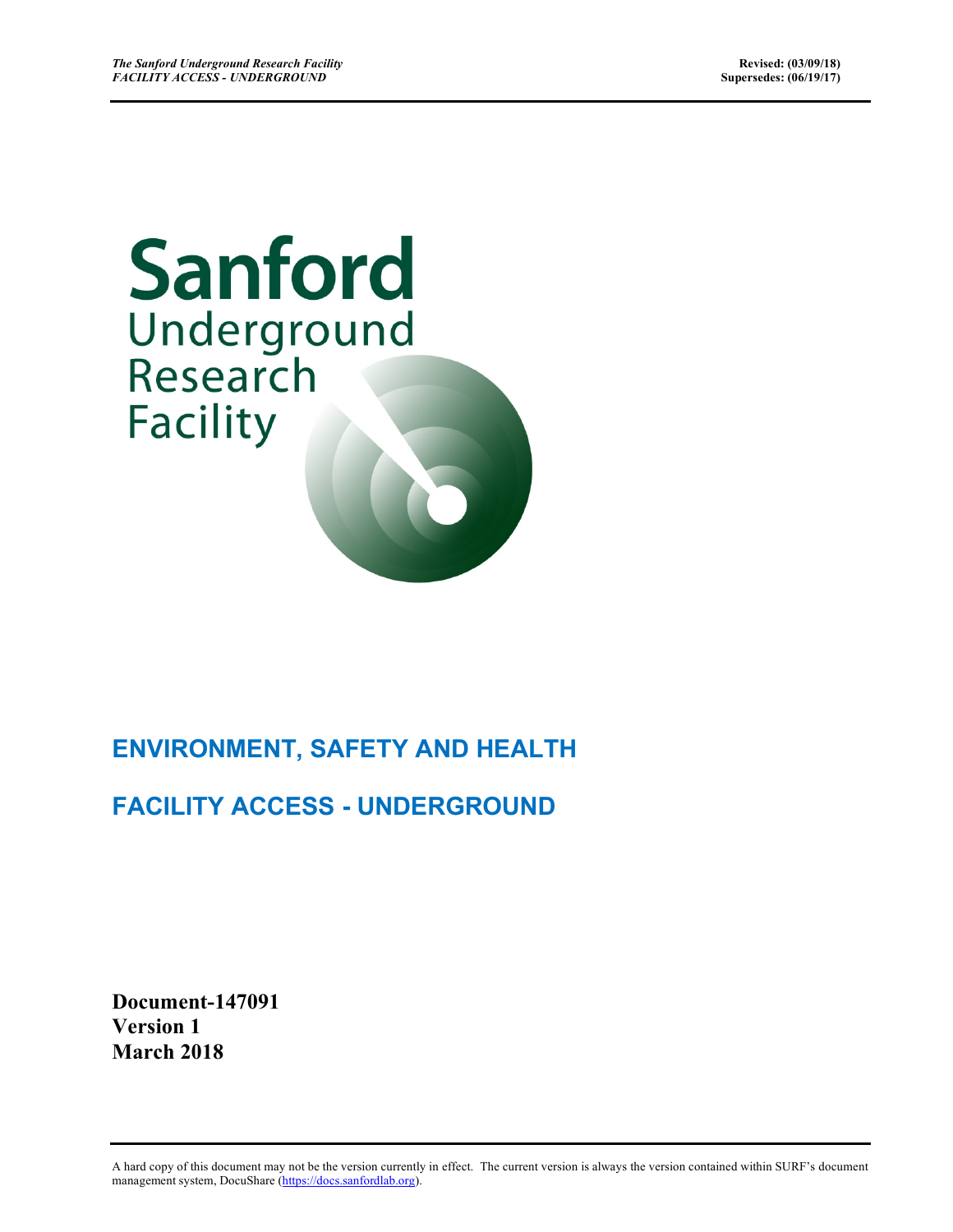# **Version Control**

| <b>Responsible Person</b> | <b>Document</b><br>Control<br><b>Number</b> | <b>Document</b><br><b>Version</b> | <b>Publication</b><br>Date | <b>Description of Change</b>                                                                            |
|---------------------------|---------------------------------------------|-----------------------------------|----------------------------|---------------------------------------------------------------------------------------------------------|
| Pete Girtz                | Document -<br>147091                        |                                   | 03/09/2018                 | New document for Facility<br>Access - Underground.<br>Removed from previous Facility<br>Access Chapter. |
|                           |                                             |                                   |                            |                                                                                                         |
|                           |                                             |                                   |                            |                                                                                                         |
|                           |                                             |                                   |                            |                                                                                                         |
|                           |                                             |                                   |                            |                                                                                                         |
|                           |                                             |                                   |                            |                                                                                                         |
|                           |                                             |                                   |                            |                                                                                                         |
|                           |                                             |                                   |                            |                                                                                                         |

A hard copy of this document may not be the version currently in effect. The current version is always the version contained within SURF's document management system, DocuShare (https://docs.sanfordlab.org).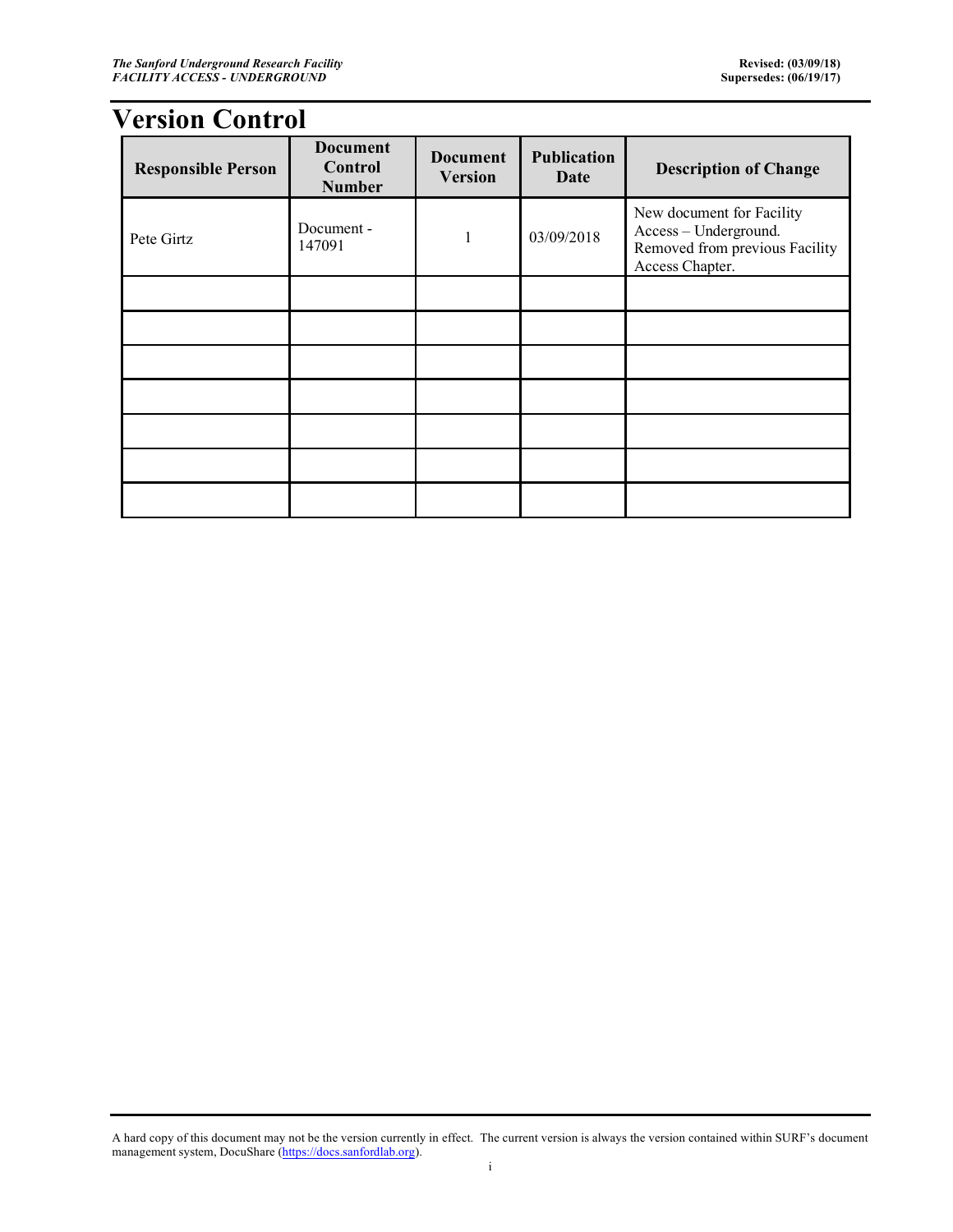#### **TABLE OF CONTENTS**

| 1.0 |     |  |  |  |  |  |  |  |
|-----|-----|--|--|--|--|--|--|--|
| 2.0 |     |  |  |  |  |  |  |  |
| 3.0 |     |  |  |  |  |  |  |  |
|     | 3.1 |  |  |  |  |  |  |  |
|     | 3.2 |  |  |  |  |  |  |  |
|     | 3.3 |  |  |  |  |  |  |  |
|     | 3.4 |  |  |  |  |  |  |  |
|     | 3.5 |  |  |  |  |  |  |  |
|     | 3.6 |  |  |  |  |  |  |  |
|     | 3.7 |  |  |  |  |  |  |  |
| 4.0 |     |  |  |  |  |  |  |  |
|     | 4.1 |  |  |  |  |  |  |  |
|     | 4.2 |  |  |  |  |  |  |  |
|     | 4.3 |  |  |  |  |  |  |  |
|     | 4.4 |  |  |  |  |  |  |  |
|     | 4.5 |  |  |  |  |  |  |  |
|     | 4.6 |  |  |  |  |  |  |  |
| 5.0 |     |  |  |  |  |  |  |  |
|     | 5.1 |  |  |  |  |  |  |  |
|     | 5.2 |  |  |  |  |  |  |  |
|     | 5.3 |  |  |  |  |  |  |  |
|     | 5.4 |  |  |  |  |  |  |  |
|     | 5.5 |  |  |  |  |  |  |  |
|     | 5.6 |  |  |  |  |  |  |  |
| 6.0 |     |  |  |  |  |  |  |  |
|     | 6.1 |  |  |  |  |  |  |  |
|     |     |  |  |  |  |  |  |  |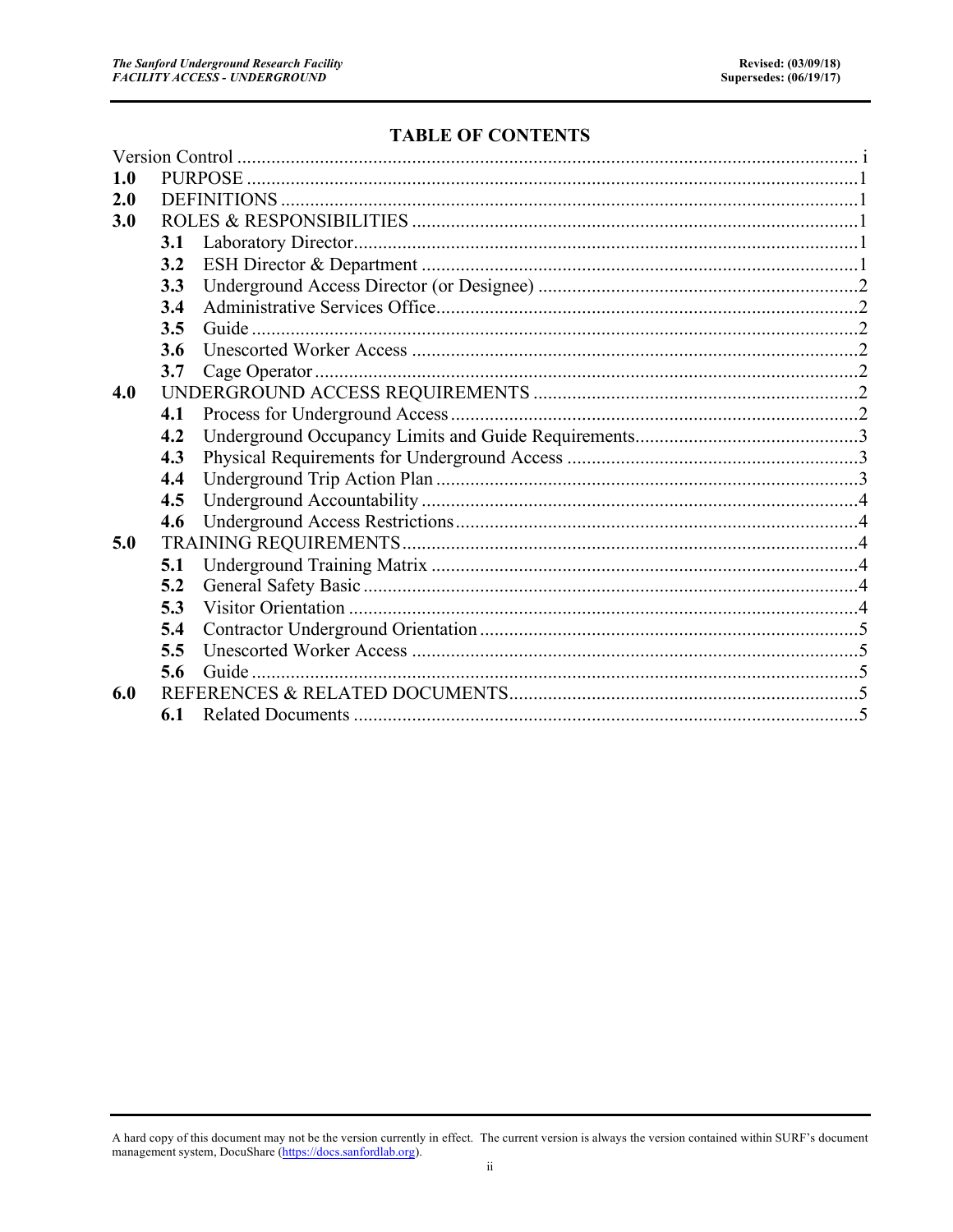## **1.0 PURPOSE**

The purpose of this chapter is for the Sanford Underground Research Facility (SURF) to manage and control individual access to its underground facilities in order to provide a safe and secure work place for all employees, contractors, researchers/users and visitors.

## **2.0 DEFINITIONS**

**Contractor:** Individual working for or as a person, partnership, corporation, subsidiary of a corporation, firm, association, or other organization that provides services or materials to the SURF. SDSTA Contractors have defined scopes of services, defined locations of work, and defined durations of agreements.

**Established Lab Area:** A designated location developed to support an experiment that may have some hazards mitigated.

**Guide:** An individual who meets the qualifications outlined in the SURF Guide Training Program.

- Guides are utilized to escort personnel who do not meet the Unescorted Worker criteria
- Required on any level on which work is taking place

**Leased Areas:** The SURF has leased areas on the surface and underground that are assigned to Department of Energy for the purpose of the Deep Underground Neutrino Experiment

**Project Manager:** Single point of contact between the Laboratory and contractors.

**Trip Plan:** A documented pre-planned event to approve individuals or groups to access facility areas. For the purposes of this chapter applies to underground.

**Unescorted Worker**: Workers who have been trained in the specific areas for which they are working, including emergency egress requirements. Are able to access a specific work area and perform duties without a guide in direct attendance.

**User:** A collaborating partner such as a scientist, researcher, or educator conducting a scientific experiment or engineering research at SURF underground and/or on the surface.

**Visitor:** A person who has an appointment with a designated point of contact (Sponsor) at SURF and who requires temporary access to site facilities.

# **3.0 ROLES & RESPONSIBILITIES**

#### **3.1 Laboratory Director**

- Authorizes the underground occupancy limits
- Determines the proper underground Guide ratio
- Resolves disputes concerning occupancy limits

#### **3.2 ESH Director & Department**

- Maintain archive of completed waivers
- Develop underground access and training requirements
- Maintain and provide underground access training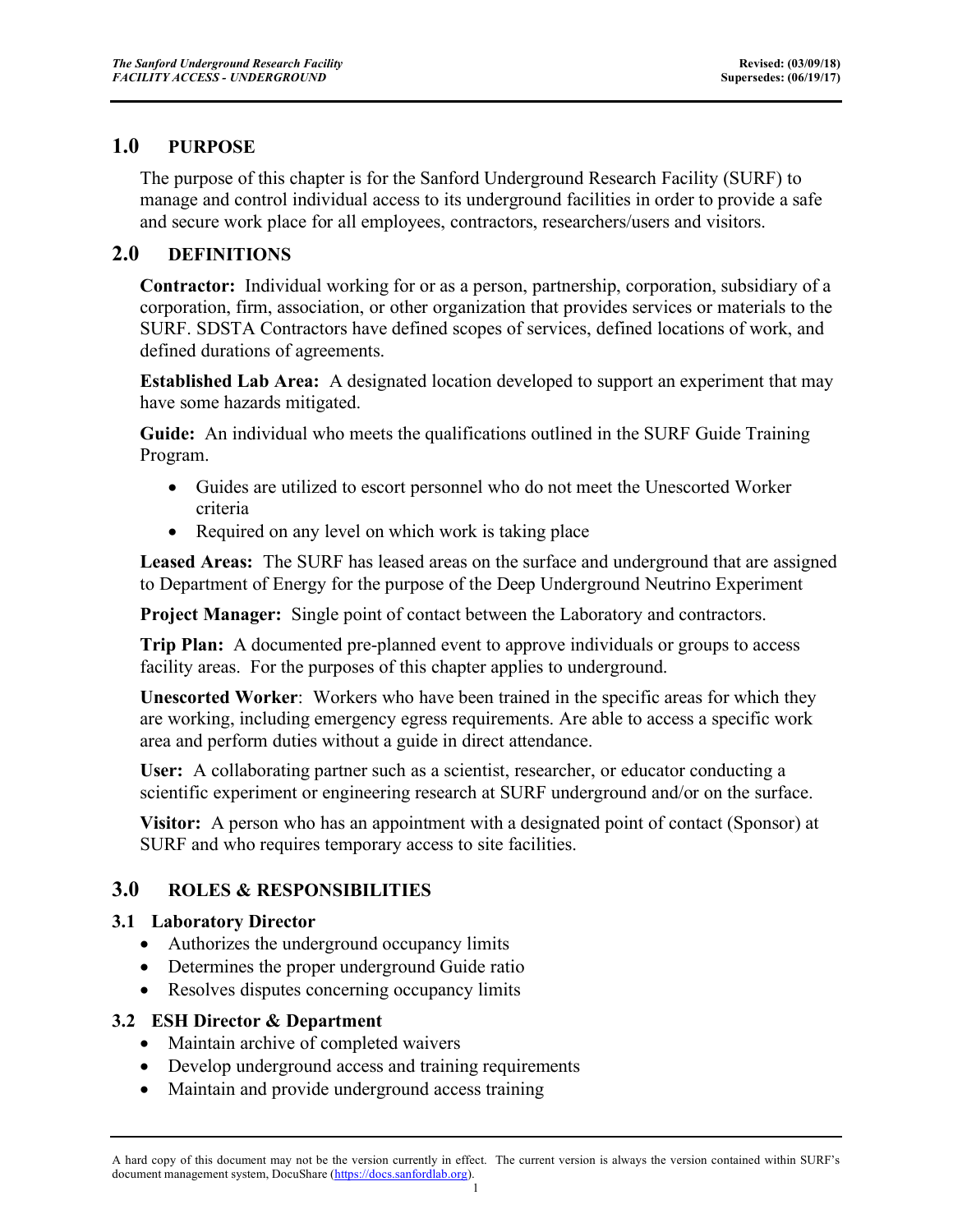• Provides badge access based on Project Manager/Sponsors request

#### **3.3 Underground Access Director**

- Review and approve Trip Action Plan(s)
- Assure occupancy limits are not exceeded
- Approve deviations in trip action plans

#### **3.4 Administrative Services Office**

- Complete check-in process
- Distribute permanent and/or temporary badges to authorized persons
- Log waivers for visitors

#### **3.5 Guide**

- Provide safety oversight for those assigned in their Trip Action Plan
- Initiate emergency communications, communicate instructions, and lead personnel to safety
- Guides will carry a copy (paper or electronically) of the approved Trip Plans

## **3.6 Unescorted Worker Access**

- Must abide by the Trip Action plan
- A Guide must be present that is assigned to the level where work is being performed
- Are not allowed to escort personnel

# **3.7 Cage Operator**

- Verify that individuals are listed on the Trip Action Plan before granting access to the cage
- Verify the occupancy limits for the cage are not exceeded.
- Monitor the brass tag boards to ensure:
	- o That underground occupancy limits are not exceeded and
	- o Are correlated to the TAP
- Authorized to deny access and notify supervisor on shift

# **4.0 UNDERGROUND ACCESS REQUIREMENTS**

#### **4.1 Process for Underground Access**

- All individuals who will be traveling underground must complete appropriate underground training per the Training Matrix (Section 5.1) and complete the SURF Acknowledgment of Risk/Waiver form
- Complete or be listed on Trip Action Plan
- Don required PPE
- Perform Brass In/Out procedures
- Ensure a Guide is present on the level for which work is to be conducted
- Must stay within the scope of the Trip Action Plan. Do not venture outside of approved access areas, unless for an emergency evacuation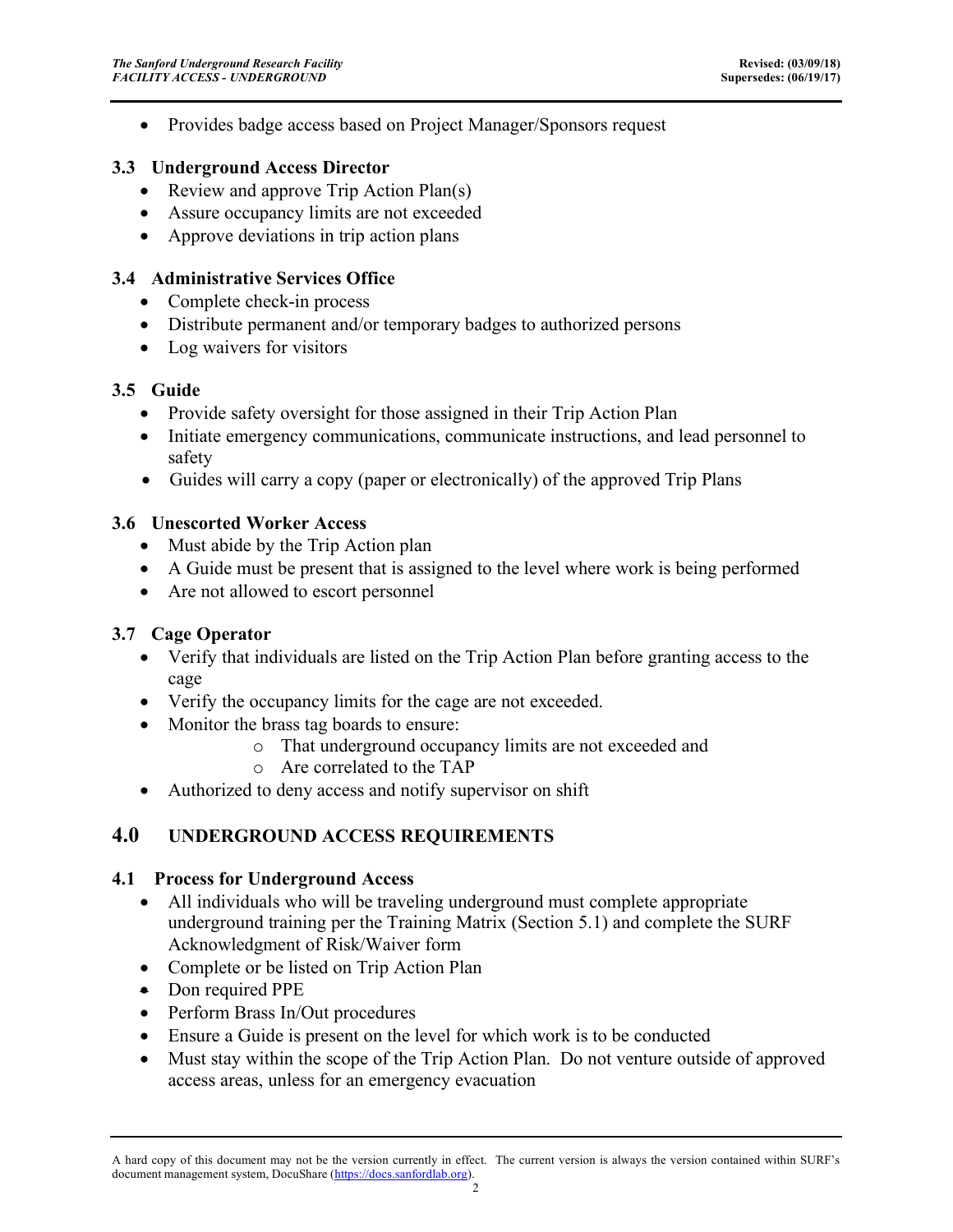#### **4.2 Underground Occupancy Limits and Guide Requirements**

The underground occupancy limit is based upon the ability for individuals to access a safe location in an emergency situation in a 1-hour time period. Safe locations include:

- Shaft Collar
- Refuge Chamber

The underground occupancy limit in this case excludes the 300L and Tramway (cage support not required/secondary egress walkable).

The Guide ratio requirements are:

- *4850L Science Triangle*: 1 Guide to 12 individuals
- *Construction Areas*: As a minimum, 1 Guide per working level if all workers meet Unescorted Worker status
- *Established Lab Area***s:** 1 Guide per area
- *All Other Areas*: 1 Guide to 6 individuals

#### **4.3 Physical Requirements for Underground Access**

Persons accessing underground must be able to perform the following:

- Recognize and respond to emergency signals and signs (visual, auditory, and olfactory)
- Travel to egress points, unassisted, and under their own power
- Operate communications equipment
- Don and use a Self-Rescuer
- Don and use a fall arrest harness
- Any accommodations to the physical requirements requires Laboratory Director approval

#### **4.4 Underground Trip Action Plan**

Trip Action Plans must state the details of a planned trip. Trip Action Plans must:

- Provide authorization for the trip to designated areas within the Facility
- Document the expected locations in time of personnel on a trip
- Serve to notify Facility personnel of activities
- Serve to help manage established occupancy limits

Trip Action Plans must consider:

- o The requestor must first identify and contact a sponsoring department who will assign a Sponsor or Project Manager.
- o The Sponsor or Project Manager will enter a Trip Action Plan in advance of the trip and submit the Trip Action Plan for required approval/concurrence. The Sponsor or Project Manager will post the trip information (date & time, location, number of visitors, etc.) to the Trip Action Plan Calendar.
- o The Sponsor or Project Manager will arrange for the appropriate number of Guide(s) to meet the underground ratio requirements.
- o Names are to be submitted at least 3 days prior to trip in order to receive trip approval.
- o At no time is anyone allowed to gain access to a designated trip area without being on a Trip Action Plan.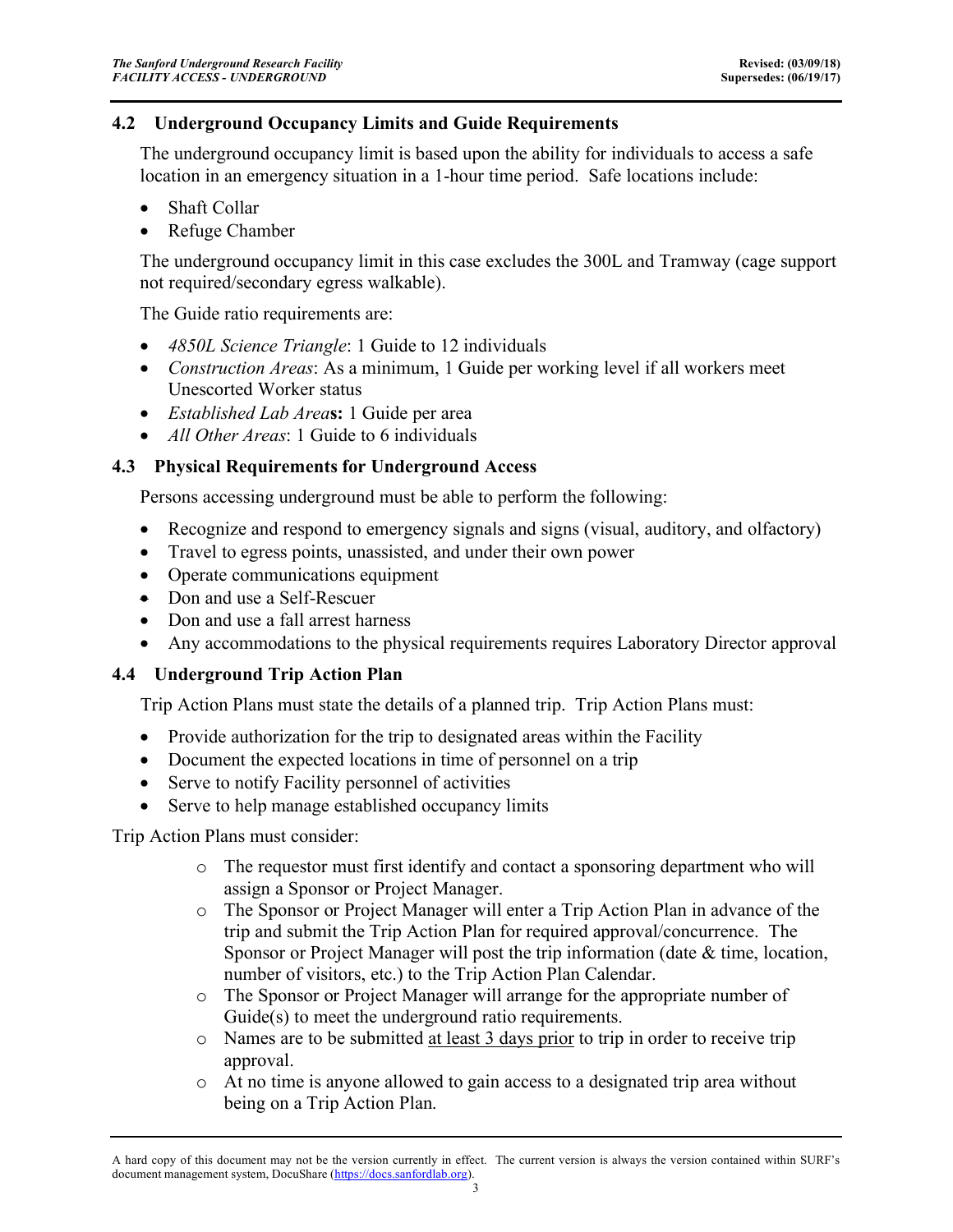- o The Sponsor or Project Manager will ensure all personnel under their supervision have received the proper safety training.
- o A Trip Action Plan must be carried by the Guide (electronically or hard copy).
- o As soon as possible, the Sponsor or Project Manager will enter any changes on the Trip Action Plan Calendar.

#### **4.5 Underground Accountability**

Brass In / Brass Out

• All individuals going underground for any purpose must utilize the brass-in, brass-out procedure. Persons authorized for access without personalized brass tags will be assigned a numbered visitor's brass tag, which is recorded on a log sheet located at the Yates and Ross brass tag boards, respectively.

#### **4.6 Underground Access Restrictions**

Access to the underground may at times be restricted to essential personnel.

- Written notification required
- Access points restricted and signed

# **5.0 TRAINING REQUIREMENTS**

#### **5.1 Underground Training Matrix**

|                            | <b>SURF</b><br><b>Orientation</b><br>(UG) | <b>General</b><br><b>Safety</b><br><b>Basic</b><br>if<br>$>40$ hr on<br>site | <b>Unescorted</b><br>Worker<br><b>Access</b> | Guide                                           | Annual<br>Refresher |
|----------------------------|-------------------------------------------|------------------------------------------------------------------------------|----------------------------------------------|-------------------------------------------------|---------------------|
| <b>Visitor</b>             | X                                         |                                                                              |                                              |                                                 |                     |
| Researcher/<br><b>User</b> | X                                         | (X)                                                                          | (X)                                          | (X)                                             | X                   |
| <b>Employee</b>            |                                           | $\left( \mathrm{X}\right)$                                                   | $\left( \mathrm{X}\right)$                   | $\left[ \right. \rangle \! X \! \left. \right]$ | X                   |
| Contractor                 | X                                         | $\left[ \right]$                                                             | $\rm X$ )                                    |                                                 |                     |

*( ) indicates that this course is based on need*

#### **5.2 General Safety Basic (Includes SURF Orientation)**

Five hour class consisting of:

- Four hours of Classroom
- One hour in-field tour

#### **5.3 SURF Orientation**

A safety video or a 30-minute underground safety training course based on scope of visit, plus waiver/risk form completion.